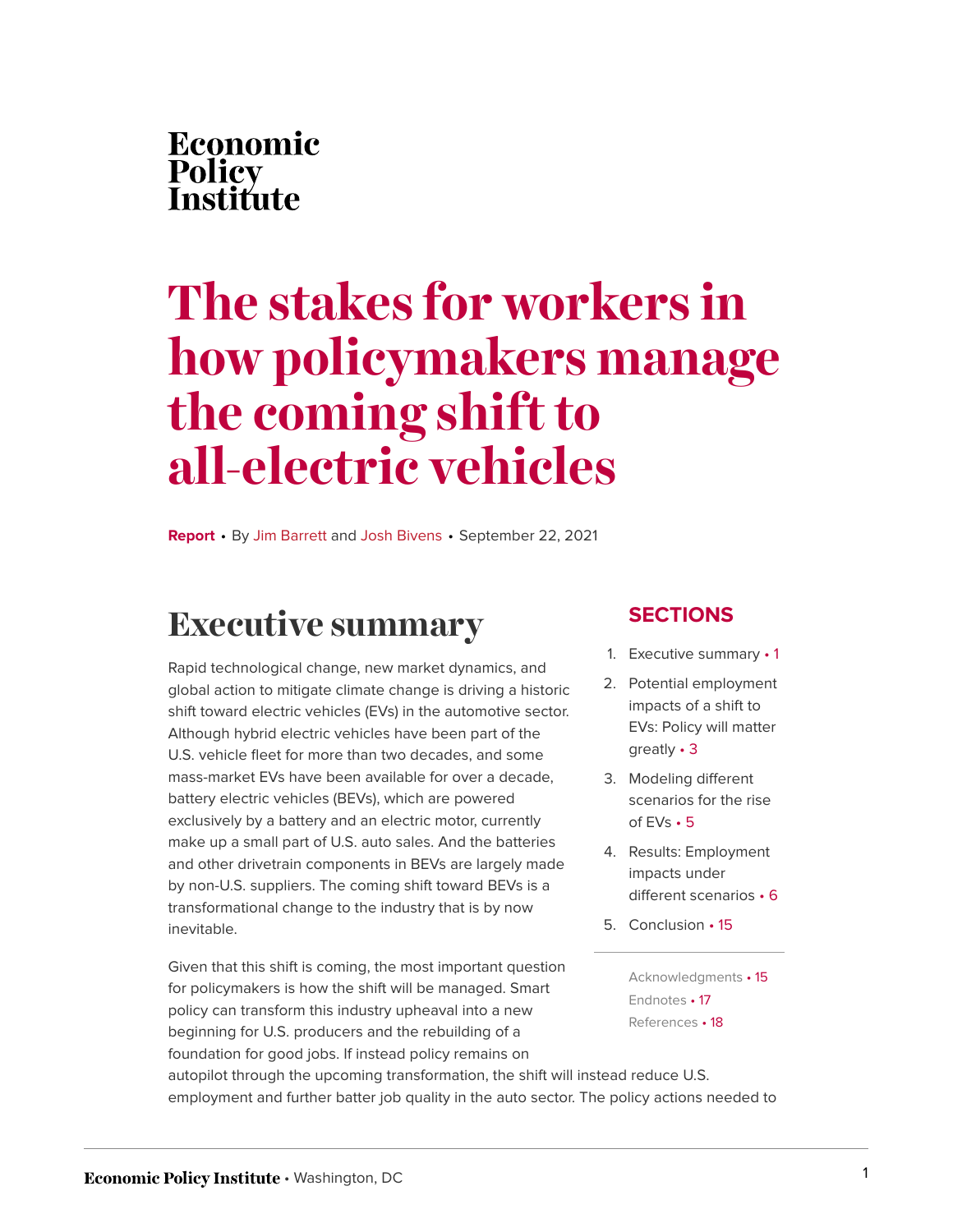boost job quality and employment in the auto sector in coming years are not radical. Instead, they are commonsense measures like ensuring that any taxpayer subsidies or rebates to incentivize auto purchases come attached with specific requirements on labor standards in the industry, and with measures to boost investment in domestic auto capacity of U.S. producers and suppliers. If policymakers pass such commonsense measures, the U.S. can regain leadership in auto production in coming decades, and the benefits of this leadership will accrue to workers in the industry.

This report lays out the stakes involved. We report on the likely employment and jobquality implications of a large-scale shift to BEVs under various scenarios that are shaped by policy. By policy, we refer to measures to strengthen U.S. leadership in BEV production, including providing manufacturing incentives to onshore investments, enhancing the share of BEV drivetrain components that are produced domestically, securing and strengthening advanced manufacturing capacity, and crafting better trade agreements with more reliable enforcement measures.

We find that if this shift to BEVs is done without any policy efforts to shore up U.S. leadership in BEV production or to enhance job quality and equitable access to good jobs, then this sector will see employment decline and job quality continue a downward march. But if the shift to BEVs is accompanied by strategic investments in manufacturing and job quality in the U.S. auto sector, then the number and quality of jobs can rise together with BEV production. More specifically, the key findings are:

- Employment in the U.S. auto sector could rise by over 150,000 jobs in 2030 if:
	- Battery electric vehicles rise to 50% of domestic sales of autos in 2030 and
	- Due to smart policy measures, an increase in U.S. production of electric vehicle powertrain components brings U.S. manufacturers' share of the EV powertrain market up to their share of the market of internal combustion engine (ICE) powertrains for today's gas-powered cars, and the U.S.-assembled share of the overall vehicle market increases by 10 percentage points (to 60%).
- Interim production of plug-in hybrid electric vehicles (PHEVs) alongside BEVs could significantly ameliorate sources of downward pressure on jobs as BEV penetration expands.
- Due to manufacturing policy inaction, a rise in BEVs to 50% of domestic auto sales by 2030 could see losses of roughly 75,000 jobs by 2030. These losses would stem from policy failures that stunted investment in domestic capacity of U.S. producers to build the batteries and drivetrains of BEVs, and from a failure to regain market share in overall vehicle sales.
	- Should the U.S. fail to act on both EV deployment and manufacturing, fall further behind other nations as an EV market and location for EV production investment, and lose further market share, job losses could be even greater.
- For the auto sector to continue providing good jobs for U.S. workers, strong labor standards—including affirmative efforts to encourage unionization—will be needed.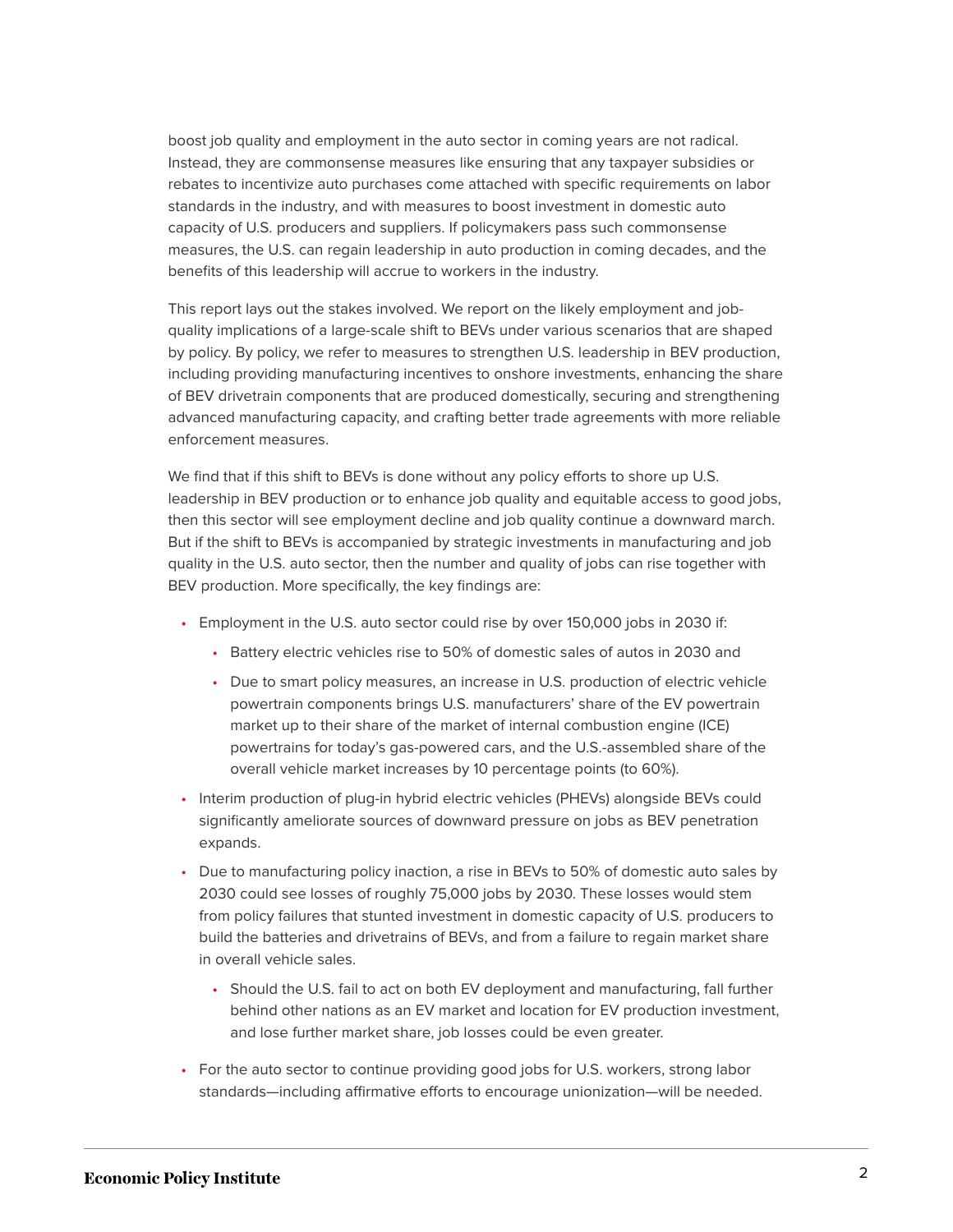Wages in the auto sector continue to be higher than in the rest of the economy, but this relative pay premium is driven by the unionized segment of the sector, and the unionization rate in autos has declined in recent decades. To ensure that U.S.-based producers maintain the technological leadership that will see auto assembly and parts production remain in the U.S., policy measures to encourage investment in all segments of the auto sector (including BEVs and PHEVs) will also be needed.

• Black workers, and workers with less than a bachelor's degree, are likely to have the most to gain from policy action to boost U.S. market share in electric vehicle production—and the most to lose from inaction. That is because Black workers and workers without a four-year college degree make up a disproportionate share of auto parts and assembly employment. Concretely, Black workers account for 12.5% of workers economywide, but 16.6% of workers in the auto sector, while workers without a four-year degree account for 62.2% of workers economywide but 74.6% in the auto sector.

The jobs embedded in the U.S. automobile supply chain once provided a key foundation for middle-class growth and prosperity. A cascade of poor policy decisions has eroded employment and job quality in this sector and this has helped to degrade labor standards across U.S. manufacturing and throughout the overall economy (Cutcher-Gershenfeld, Brooks, and Mulloy 2015). The industry transformation coming due to the widespread adoption of BEVs provides an opportunity to reverse these trends. The transformations necessary to ensure that this shift to BEVs supports U.S. employment and job quality—investment in advanced technology production and strengthening supply chains—will redound widely throughout manufacturing and aid growth in other sectors as well. The shift to BEVs is a key part of mitigating the dire consequences of global climate change, and the more this shift is supported by complementary policies and has clear benefits for workers' job quality and economic security, the more useful it will be as a model for transforming other key economic sectors in ways necessary to combat climate change and ensure prosperous, fair, and equitable outcomes for working people.

## <span id="page-2-0"></span>**Potential employment impacts of a shift to EVs: Policy will matter greatly**

This report summarizes the results of an analysis aimed at estimating the potential impacts of increased adoption of electric vehicle (EV) technology on employment in U.S. auto and component manufacturing sectors. Our analysis focuses on how three factors in the transition impact employment in the manufacturing sector: (1) the portion of the fleet that is made up of traditional gas-powered vehicles with internal combustion engines (ICEs) only, battery electric vehicles (BEVs) powered solely by a battery and an electric motor, and plug-in hybrid electric vehicles (PHEVs), which are powered by a battery and an electric motor but also include a backup ICE; (2) the domestic content of the EV powertrains that are installed in both PHEVs and BEVs relative to the domestic content of ICEs; and (3) the share of the domestic car market produced by auto manufacturers in the U.S.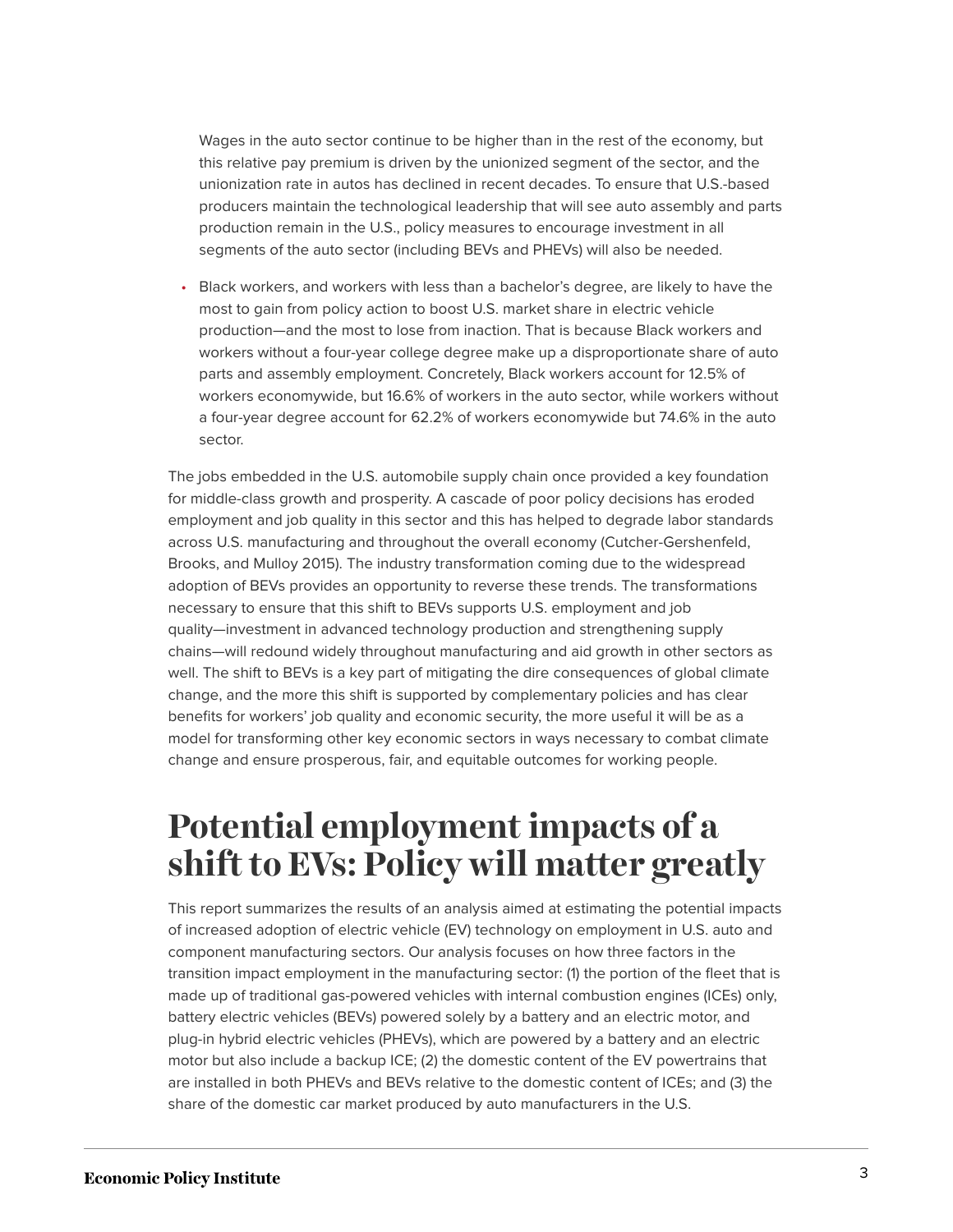In contrast with other studies (Hibbard and Darling 2021; Goldman School 2021) that look at the economywide impacts of increased BEV deployment, this study focuses more narrowly on the impacts on employment in the auto assembly and auto parts sectors. Given the importance of these sectors to the broader economy and the health of hundreds of U.S. communities, this "narrow" focus—which we label the "auto sector" in tables and figures—does not imply outcomes are of limited importance.

We find substantial potential challenges and opportunities related to increased EV deployment for workers in the auto manufacturing and related sectors. Critically, if the coming shift toward BEVs progresses with current rates of imported EV powertrain parts and domestic auto market share, significant numbers of well-paying manufacturing jobs in the auto sector will be at risk. Very roughly, the current share of BEV powertrain components produced in the U.S. is just under 45%, while for ICE powertrains it is closer to 75% (authors' analysis from IMPLAN). Conversely, if the U.S. develops stronger domestic industries in key EV supply areas such as battery production, and adds to domestic manufacturers' market share, there is the potential for significant growth in auto-sector employment and improvements in job quality.

Our analysis models the impacts of increased penetration of both BEVs and PHEVs on auto-sector employment. Modeling the employment implications of manufacturing BEVs and PHEVs at scale is difficult because neither technology has achieved a significant level of penetration in either the car or the light-duty truck and sport utility vehicle (LDT/SUV) market segment.

To overcome this challenge, we adapted a model of the existing auto industry to create models of domestic BEV and PHEV manufacturing at scale. To model BEVs, we removed purchases of ICE drivetrain components from the supply chain of the existing input-output model and replaced them with EV drivetrain parts. Based on public comments from auto industry leaders regarding the fewer hours needed to assemble EV drivetrains, we further modified the existing auto-sector model by reducing labor requirements in auto assembly by 30% per vehicle (Hackett 2017; Vellequette 2019). To model PHEVs, we started with the existing ICE manufacturing model and added EV powertrain purchases equivalent to 25% of the BEV labor requirement for the class of vehicle (car or LDT/SUV) to reflect PHEV powertrain labor requirements. Additionally, we increased the direct labor associated with PHEV assembly by 20% above their ICE equivalents to reflect the increased assembly costs associated with the more complex powertrain (Harbour Consulting 2007).

We conducted our analysis using the IMPLAN input-output model (IMPLAN 2019). Like other input-output models, IMPLAN contains detailed interindustry relationships that indicate how much of various inputs are required to create a certain amount of a given output. In this case, for example, the IMPLAN model shows how an increase in auto-sector output increases demand for intermediate goods and services such as glass, steel, rubber, advertising, etc. IMPLAN also maintains data that indicate how much labor is required to produce a given amount of auto-sector output (direct jobs) as well as the labor associated with the supply chain (indirect jobs) and the economywide employment that is created when auto-sector and supply-chain employees spend their income (induced jobs).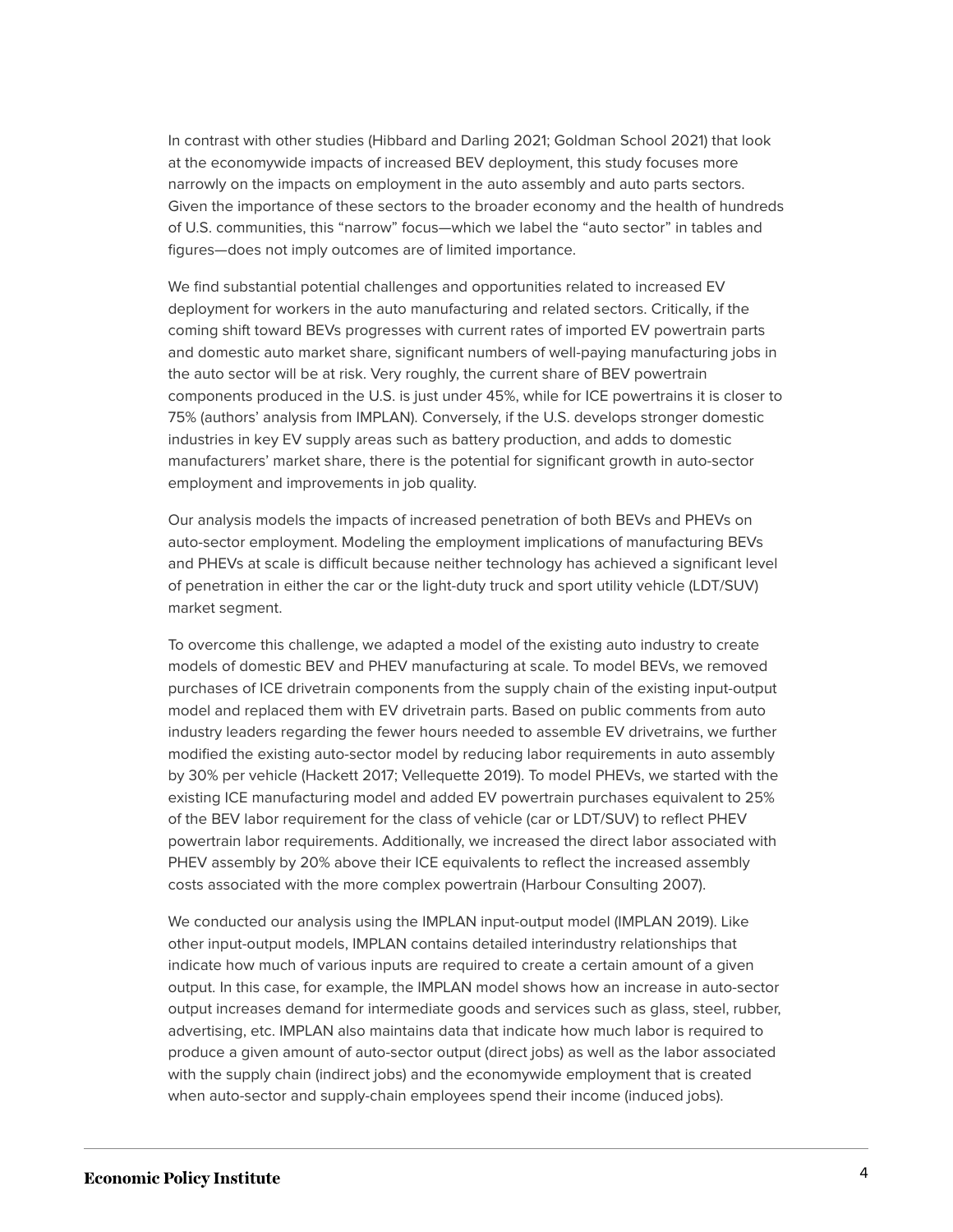Like other input-output models, IMPLAN abstracts from dynamic impacts, such as how changes in the price of cars and trucks might change total demand for cars or the price of inputs. To hold these influences largely constant and to abstract from other exogenous factors such as changes in overall economic growth, potential changes in raw material costs, and future gasoline prices, we compared employment in the auto industry of 2019 with employment under various EV market penetration scenarios, assuming identical overall domestic market size and cost structure. That is, rather than providing a comparison of today's auto sector against potential future scenarios, our analysis essentially compares employment in today's auto sector against estimates of what employment would be if EVs represented various shares of today's auto market. As such, our analysis isolates the impact of the different manufacturing requirements of EVs from exogenous factors such as those identified above.<sup>[1](#page-16-1)</sup> Additionally, we analyze a total domestic auto market based on the average combined light-duty fleet sales between 2015 and 2019.

### <span id="page-4-1"></span><span id="page-4-0"></span>**Modeling different scenarios for the rise of EVs**

Our analysis examines various scenarios of BEV and PHEV penetration in the new lightduty vehicle fleet (cars, SUVs, and light-duty trucks). Because we anticipate a long-term trend toward BEVs, we consider PHEVs in a limited context only, with a maximum market share of 25% in one of our scenarios to represent a near-term option in the shift away from ICEs.

In addition to various penetration scenarios, we also examine the impact of changes in the domestic content of EV powertrain parts and changes in the share of domestic auto demand met by domestic automakers.

Our first alternative scenario assesses the impacts if U.S. production of EV powertrain components (largely batteries and battery packs) could achieve the same domestic content that ICE powertrain components currently have. Today, the U.S. has much more limited domestic capacity to produce EV powertrain components than it does in engines and transmissions, which are largely domestically produced. Hence, modeling the effect of large-scale introduction of electric vehicles leads to fewer domestic jobs supported by these vehicles, because more of the powertrain parts are supplied by foreign producers. If smarter policy leads to an increase in U.S. capacity to produce EV powertrain components, then the negative employment impact of a large-scale introduction of BEVs is greatly mitigated.

Our next set of alternative scenarios simply examines the employment implications of a 10-percentage-point increase or decrease in overall domestic market share of automobiles. Obviously, an increase in domestic market share leads to more domestic employment and a reduction in this market share leads to lower domestic employment. It is worth noting that a 10-percentage-point increase in U.S. market share for these types of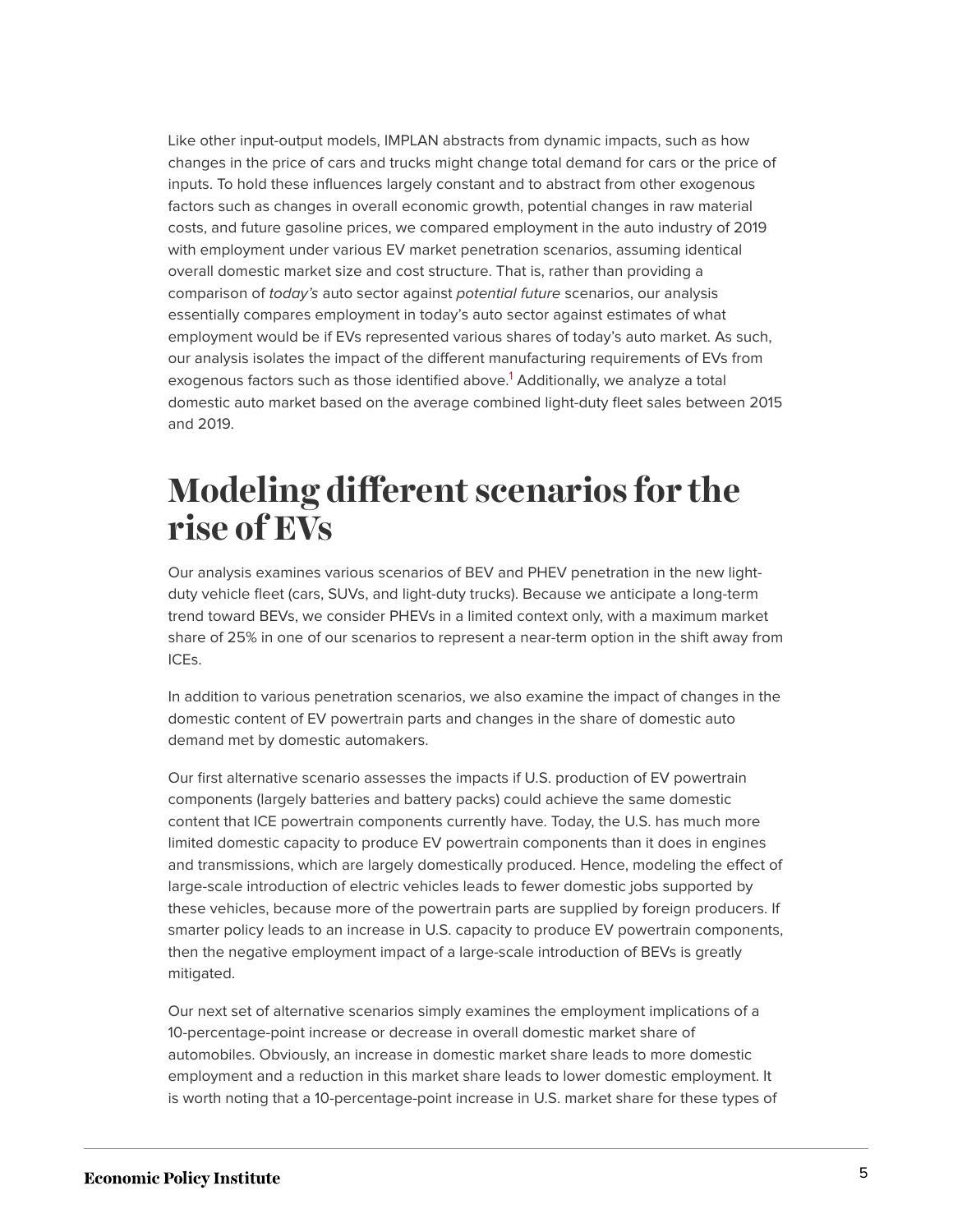<span id="page-5-1"></span>vehicle sales should not be seen as an unrealistic goal. Over the past decade, the share of U.S. vehicle sales produced in the U.S. has varied between 44% and  $56\%$ <sup>[2](#page-16-2)</sup> We model a 10-percentage-point gain from 50% in the base model—to a 60% market share.

These alternative scenarios regarding the extent of domestic EV powertrain production and the overall domestic market share are highly conditional on the acts of policymakers in supporting—or failing to support—the growth of the future U.S. auto sector.

As mentioned above, this analysis is narrowly focused on the impacts of increased EV technology deployment on employment in car and LDT/SUV auto and parts manufacturing. We do not consider the impact of electric vehicle technologies on heavy-duty vehicle manufacturing, the impact of BEV adoption on auto maintenance and repair industries, the potential impact on retail sales of consumer goods at fueling stations, or the impact on the broader economy due to changes in oil and electricity consumption associated with BEV penetration. We make no effort to predict the overall size of the domestic auto market, or the impact of specific subsidies for BEV purchasing or manufacturing. Finally, we did not model any of the infrastructure requirements likely necessary with an increasing BEV fleet, such as public charging stations and upgrades to electricity transmission and distribution systems. Our analysis does not assess the costs or benefits of any particular policy approach to achieve the various outcomes we analyze, opting instead to look only at the economic implications of the outcomes themselves.

### <span id="page-5-0"></span>**Results: Employment impacts under different scenarios**

The results of our analysis are represented in the charts below. We break our results into two categories, Assembly and Parts. Assembly represents employment at automanufacturing plants themselves, while Parts represents employment in the auto-sector supply chain. For this analysis, we include in the Parts category only those supply chain elements that become a physical part of the autos themselves, including things like tires, glass, and electronics, but excluding things like expenditures on real estate, advertising, and machinery.

### **The employment impact of growth in electric vehicle market share under different scenarios**

**Figure A** shows the potential job changes for a range of scenarios regarding the growth of market share of electric vehicles—namely battery electric vehicles—by 2030. The first scenario assumes all-electric vehicles (BEVs) account for 30% of the auto market by 2030, with traditional gas-powered (internal combustion engine powered) vehicles retaining 70% of the market. The second scenario assumes a 50/50 split between BEVs and ICEs. The third scenario assumes that ICEs retain 50% of the market but the remaining 50% is split between BEVs and hybrids (PHEVs). The fourth scenario assumes that ICEs retain 50% of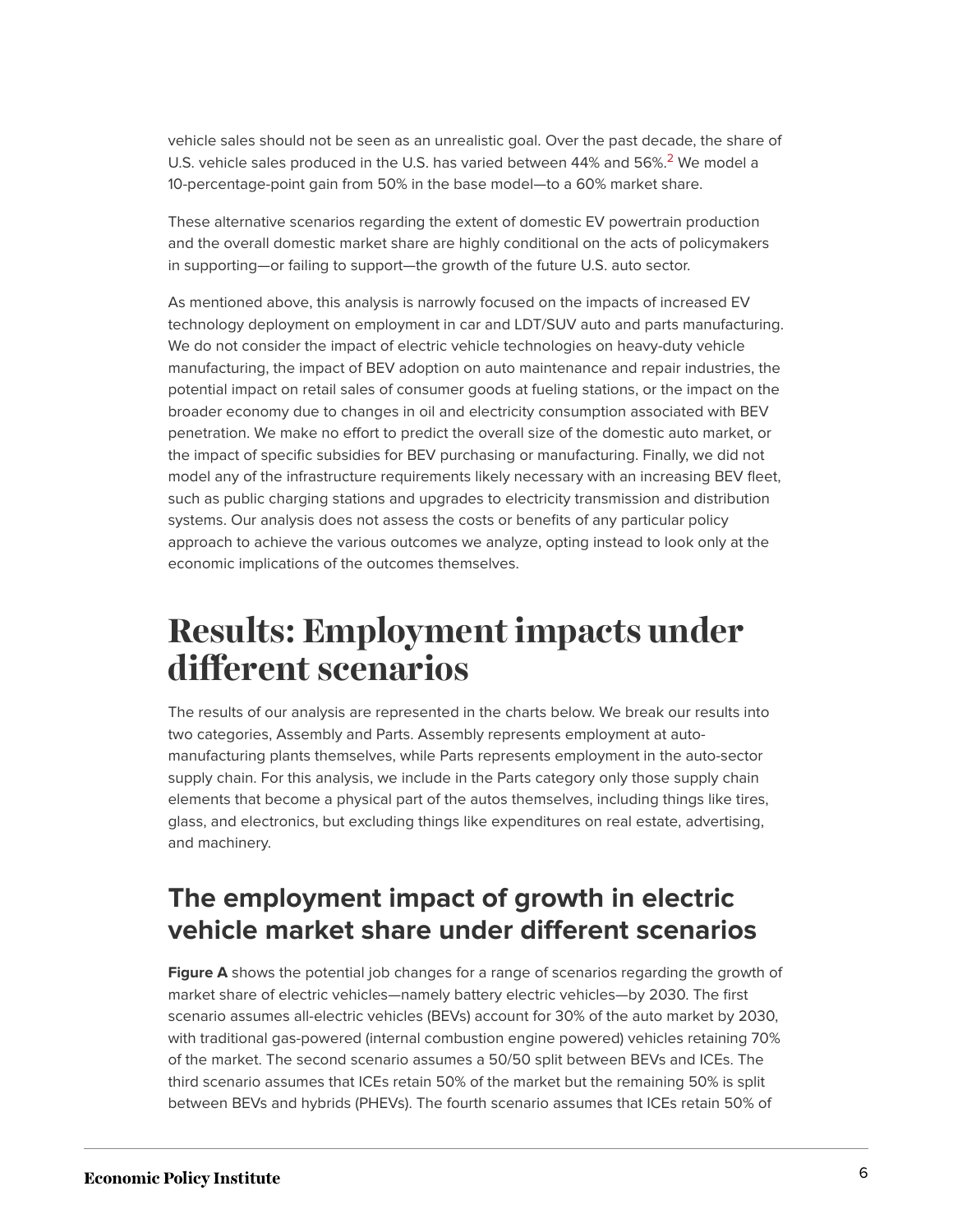the market, BEVs account for 40%, and PHEVs account for the remaining 10%.

These scenarios assume no change in the share of electric vehicle powertrain components that are manufactured in the U.S. and no change in the U.S. share of the global auto market. Specifically, under our model, the domestic content of EV powertrain components are set to the IMPLAN default values for those commodities and also assume a 50% domestic manufacturer market share for both cars and light trucks/SUVs. In short, these estimates represent job changes under differing penetrations of EVs in a businessas-usual scenario where nothing is done to increase domestic production of EV powertrains or to improve domestic producers' overall share in the auto market.

In the first scenario, with 30% BEV penetration and 70% ICE market share, about 20,000 assembly jobs are lost and almost 25,000 parts jobs are lost. Assembly jobs are lost because BEV assembly is less complex and requires fewer person-hours than ICE assembly. The lost parts jobs are mostly due to the fact that the U.S. currently lags Europe and Asia in domestic battery and battery cell and materials production capacity, resulting in lost domestic employment in powertrains.

In the second scenario, with 50% BEV and 50% ICE market shares, the losses proportionately scale up relative to the first scenario. In the third scenario, with BEVs accounting for 25% of the market, PHEVs accounting for 25% of the market, and ICE retaining 50% of market share, the job losses for both assembly and parts are substantially reduced. PHEVs actually require more assembly jobs and slightly more parts than even ICE vehicles, hence the very substantial reduction in assembly jobs lost relative to the second scenario. PHEVs also require an ICE-type powertrain, so more of the powertrain is supplied by domestic producers and hence the job losses in parts is also blunted relative to other scenarios.

In the fourth scenario, with lower PHEV penetration than the third scenario (10% instead of 25%), the job losses from 40% penetration of BEVs is again blunted, but less so—over 50,000 jobs are lost, with nearly 30,000 of these in parts.

**Figure B** highlights how important one aspect of policy will be in shaping the job implications of a large-scale shift to electric vehicles. It shows the same scenarios as Figure A regarding market penetration by auto type, but changes the assumption regarding domestic content of EV powertrains. If policy supports increasing domestic production of EV powertrain components to levels comparable with domestic content of ICE powertrains, then a huge share of job losses embedded in the scenarios of Figure A can be avoided. All of these job-loss reductions are accomplished by reducing job losses in auto parts. In the first scenario, job losses that reached nearly 25,000 under the business-as-usual assumptions of Figure A would be reduced to roughly 1,500 if domestic content in EV powertrains could match current domestic content in ICE powertrains. Under the third scenario (the one that includes a 50% market share for ICEs but with BEVs and PHEVs each satisfying 25% of the market), there would be no job losses at all in parts production: Again, the parts requirements of PHEVs are actually slightly greater than even for ICEs, so the boost to parts employment stemming from greater parts use of PHEVs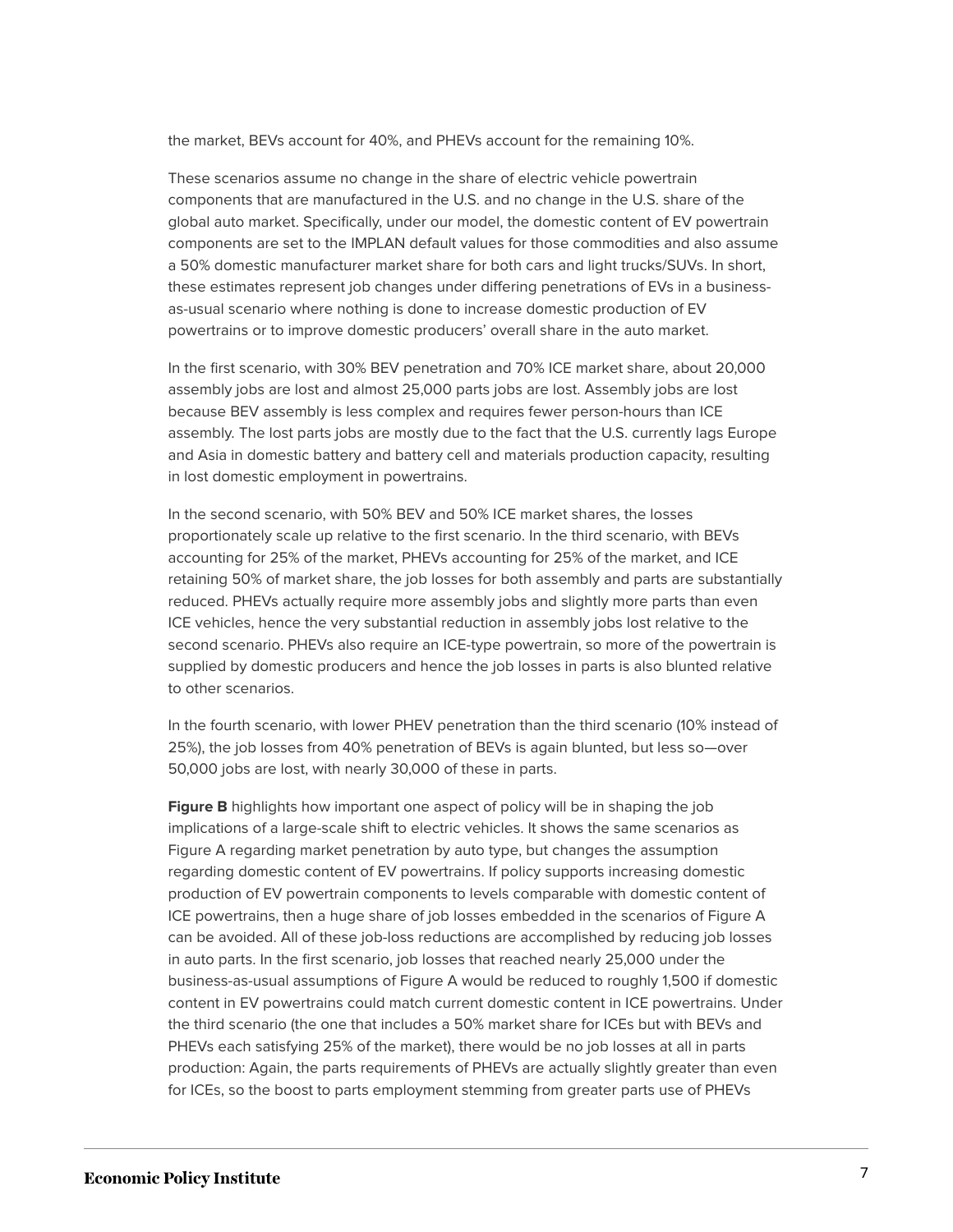### Figure A **Without manufacturing policy action, growth in the electric vehicle share of the auto market leads to job losses; inclusion of plug-in hybrids mitigates some losses**

Change in U.S. auto jobs in 2030 if the total number of cars made stays the same but the share that are battery electric vehicles rises



trucks). Most vehicles are still conventional gas/diesel-powered (i.e., powered by internal combustion engines, or ICEs), and the rest are plug-in hybrid electric vehicles, or PHEVs, which are vehicles powered by a battery and an electric motor in addition to an ICE. The figure shows the job effects if the total number of cars produced in the U.S. stays the same but there is a rise in the shares that are BEVs and PHEVs. All other factors remain the same (e.g., the U.S. share of all autos produced remains the same, as does the share of a particular type of vehicle's drivetrain that is made up of domestic content).

**Source:** Authors' analysis of scenarios described in the text, from results estimated using the IMPLAN (2019) input-output model.

**Economic Policy Institute** 

would very slightly outstrip the small parts losses due to the shift to BEVs.

**Figure C** shows that improving domestic capacity in powertrain components for BEVs and boosting the market share of U.S.-based producers will lead to job gains in the auto sector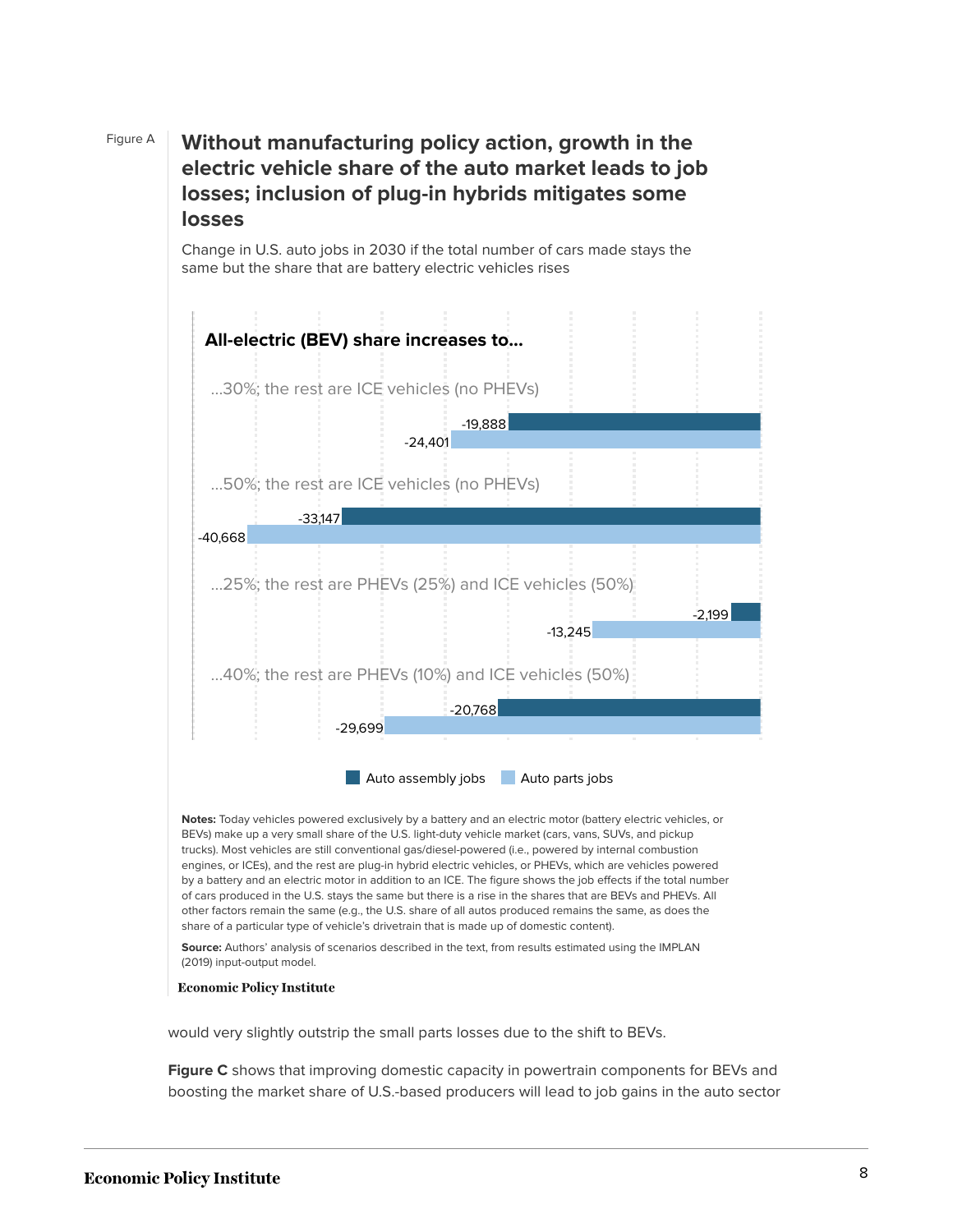### Figure B **Onshoring and expanding electric vehicle powertrain components production in the U.S. would greatly stem auto parts job losses from growth in the electric vehicle share of the auto market**

Change in U.S. auto jobs in 2030 if the EV market share rises and the U.S.-produced share of EV powertrain components rises to equal that of conventional vehicle powertrains



**Notes:** Today vehicles powered exclusively by a battery and an electric motor (battery electric vehicles, or BEVs) make up a very small share of the U.S. light-duty vehicle market (cars, vans, SUVs, and pickup trucks). Most vehicles are still conventional gas/diesel-powered (i.e., powered by internal combustion engines, or ICEs), and the rest are plug-in hybrid electric vehicles (PHEVs), which are vehicles powered by a battery and an electric motor in addition to an ICE. The figure shows the job effects if the total number of cars produced in the U.S. stays the same but there is a rise in the shares that are BEVs and PHEVs, and if an increase in U.S. production of electric vehicle (EV) powertrain components brings U.S. manufacturers' share of the EV powertrain market up to their share of the ICE powertrain market.

**Source:** Authors' analysis of scenarios described in the text, from results estimated using the IMPLAN (2019) input-output model.

#### **Economic Policy Institute**

regardless of the extent of BEV penetration in 2030. In short, what will determine how much employment in the U.S. auto sector will grow is not the growth of BEVS—which is inevitable at this point. Instead, it is the policy response.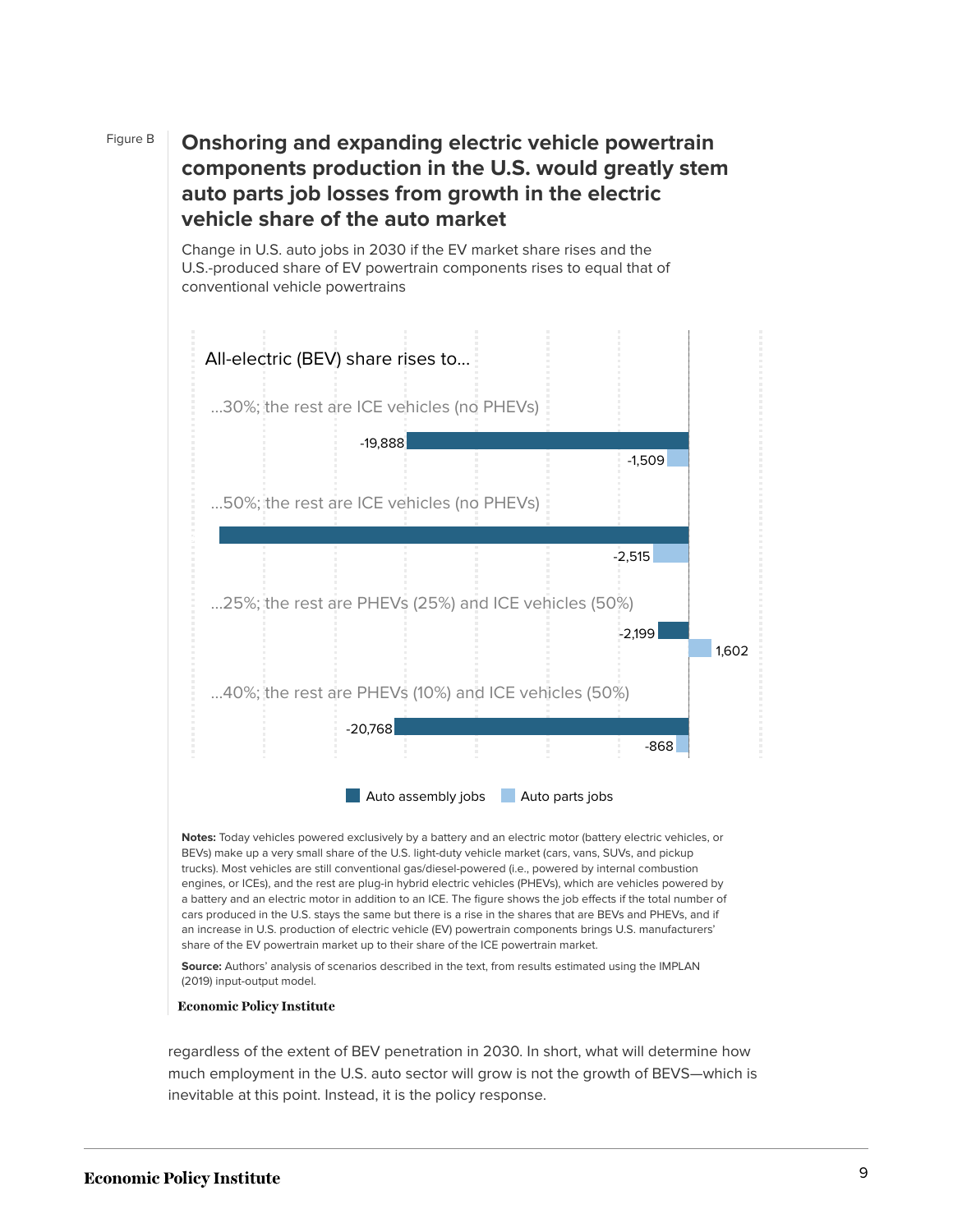### Figure C **Onshoring power train production and boosting domestic share of vehicles sold would lead to large job gains**

Change in U.S. auto jobs under various BEV penetration scenarios, if U.S. EV powertrain component production matched ICE average and the share of domestically produced vehicles sold in the U.S. increased by 10 percentage points



**Note:** The figure shows the job effects if the total number of cars produced in the U.S. stays the same but there is a rise in the shares that are BEVs (battery electric vehicles) and PHEVs (plug-in hybrid electric vehicles), an increase in U.S. production of electric vehicle (EV) powertrain components brings U.S. manufacturers' share of the EV powertrain market up to their share of the ICE (internal combustion engine) powertrain market, and there is a 10-percentage-point increase in the share of all vehicles sold in the U.S. produced by U.S-based domestic manufacturers.

**Source:** Authors' analysis of scenarios described in the text, from results estimated using the IMPLAN (2019) input-output model.

#### **Economic Policy Institute**

**Figure D** shows the importance of policies by presenting a range of outcomes depending on market share and policy assumptions. Each scenario in Figure D assumes a 50% penetration of ICEs. The base scenario assumes that the other 50% of the market is satisfied by BEVs and no policy changes affect the status quo in terms of market share of all vehicles and powertrain components. Under this scenario, which is the same as the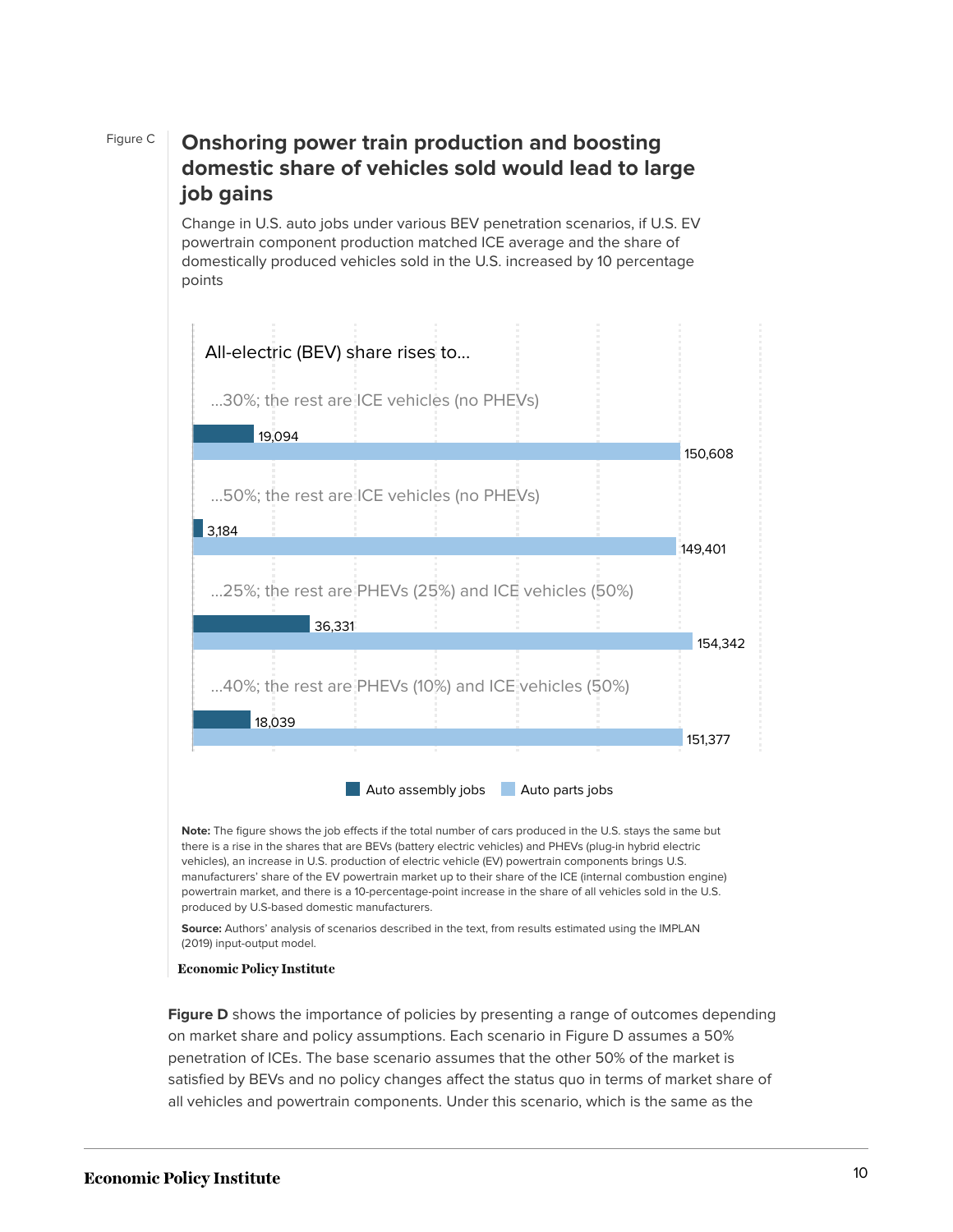second scenario in Figure A, there is a loss of nearly 75,000 jobs. From here, the influence of changing other assumptions is examined. The "hybrid" scenario starts from the base of 50% ICEs but then assumes that 25% of the market is satisfied by PHEVs (as is one of the scenarios examined in Figure A), with the remaining 25% satisfied by BEVs.

The "equivalent domestic content" scenario starts from the base but then assumes that the domestic market share of EV powertrains reaches the current domestic market share of ICE powertrains (as is one of the scenarios examined in Figure B). The "+10 ppt. market share" scenario starts from the base but then assumes that domestic auto producers boost their share of overall vehicle sales by 10 percentage points. The "–10 ppt. market share" scenario starts from the base and assumes a 10-percentage-point decline in domestic auto producers' share of overall vehicle sales.

The final scenario starts from the base scenario and then assumes both that the domestic market share of EV powertrains matches current ICE powertrain production and that domestic auto producers boost their share of overall vehicle sales by 10 percentage points.

The results show how dramatically the future market share claimed by the U.S. auto sector—both in parts production and in overall sales—will shape the job-market implications of a shift toward BEVs in the future. For example, a 10-percentage-point across-the-board increase or decline in domestic auto producers' share of vehicle sales is the difference between over 100,000 jobs gained or more than 250,000 jobs lost as BEVs are introduced. If a 10-percentage-point increase in overall vehicle sales market share could be matched with domestic competitive parity in producing EV and ICE powertrains, then the introduction of BEVs could lead to job gains exceeding 150,000.

Figure D highlights how powerful it would be for creating good jobs to regain U.S. leadership in auto production—both in powertrain components for BEVs and in regaining previous levels of overall market share.

### **Reviewing the distribution of job gains or losses to understand their implications**

**Table 1** suggests how the job change estimates from the various scenarios above would affect workers by showing the current demographic makeup of the workforce in the automobile production sector (the workforces of auto assembly and parts), the share that are unionized (i.e., covered by a collective bargaining agreement), and, for those with less than a four-year college degree, their wages. The composition of workers affected by the job changes could of course be affected by policy. For example, at current rates of unionization the jobs created under the smarter policy scenarios implied by Figure D (policies that boost market share overall as well as market share of EV drivetrain production) would be less than 15% unionized. But policy can boost this share significantly if fundamental labor law reforms are enacted and if public funds used to guide the EV transition are contingent upon strong labor standards.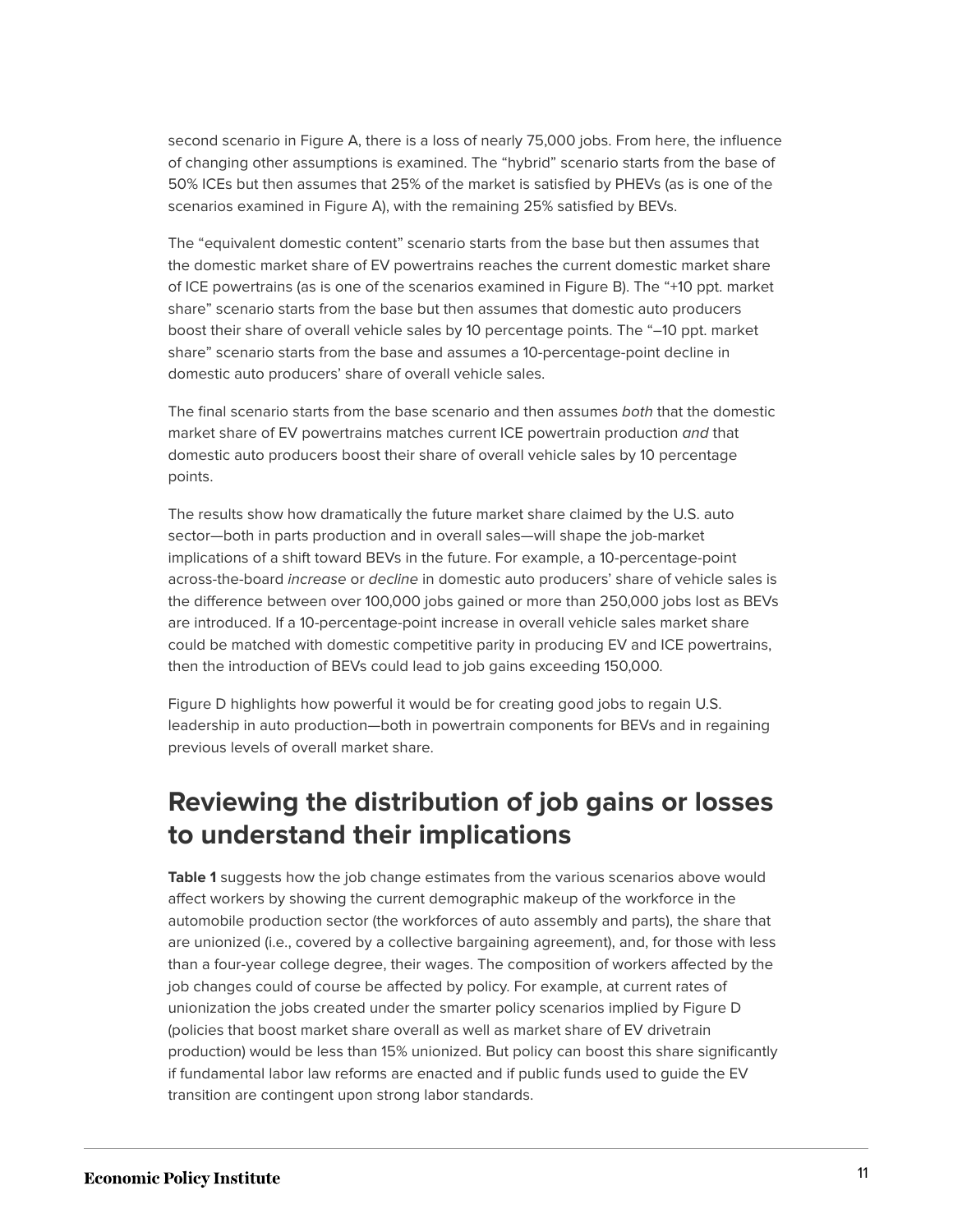### Figure D **Policies that help the U.S. regain leadership in the auto sector will affect job changes associated with growth in the electric vehicle share of the auto market**

Change in U.S. auto jobs in 2030 if electric vehicles account for half of the auto market, under various scenarios



**Notes:** "Equivalent domestic content" means U.S. manufacturers' share of the EV (electric vehicle) powertrain market matches their share of the ICE (internal combustion engine, i.e., gas-powered) powertrain market. BEVs refers to battery electric (all-electric) vehicles. PHEVs refers to plug-in hybrid electric vehicles. A +10 ppt. market share means the domestic share of overall vehicle sales increases by 10 percentage points. A –10 ppt. market share means the domestic share of overall vehicle sales decreases by 10 percentage points.

**Source:** Authors' analysis of scenarios described in the text, from results estimated using the IMPLAN (2019) input-output model.

#### **Economic Policy Institute**

For now, however, as Table 1 shows, the incumbent automobile production workforce skews quite heavily male. Black workers make up a disproportionate share of autoworkers, and autoworkers are less likely to have a four-year college degree than workers overall. Specifically, the overall workforce is 51.8% male and 12.5% Black, and 24.1% have a four-year college degree as their highest level of educational attainment. In the automobile production sector, 74.2% of workers are male, 16.6% are Black, and 17.2% have a four-year college degree but not an advanced degree.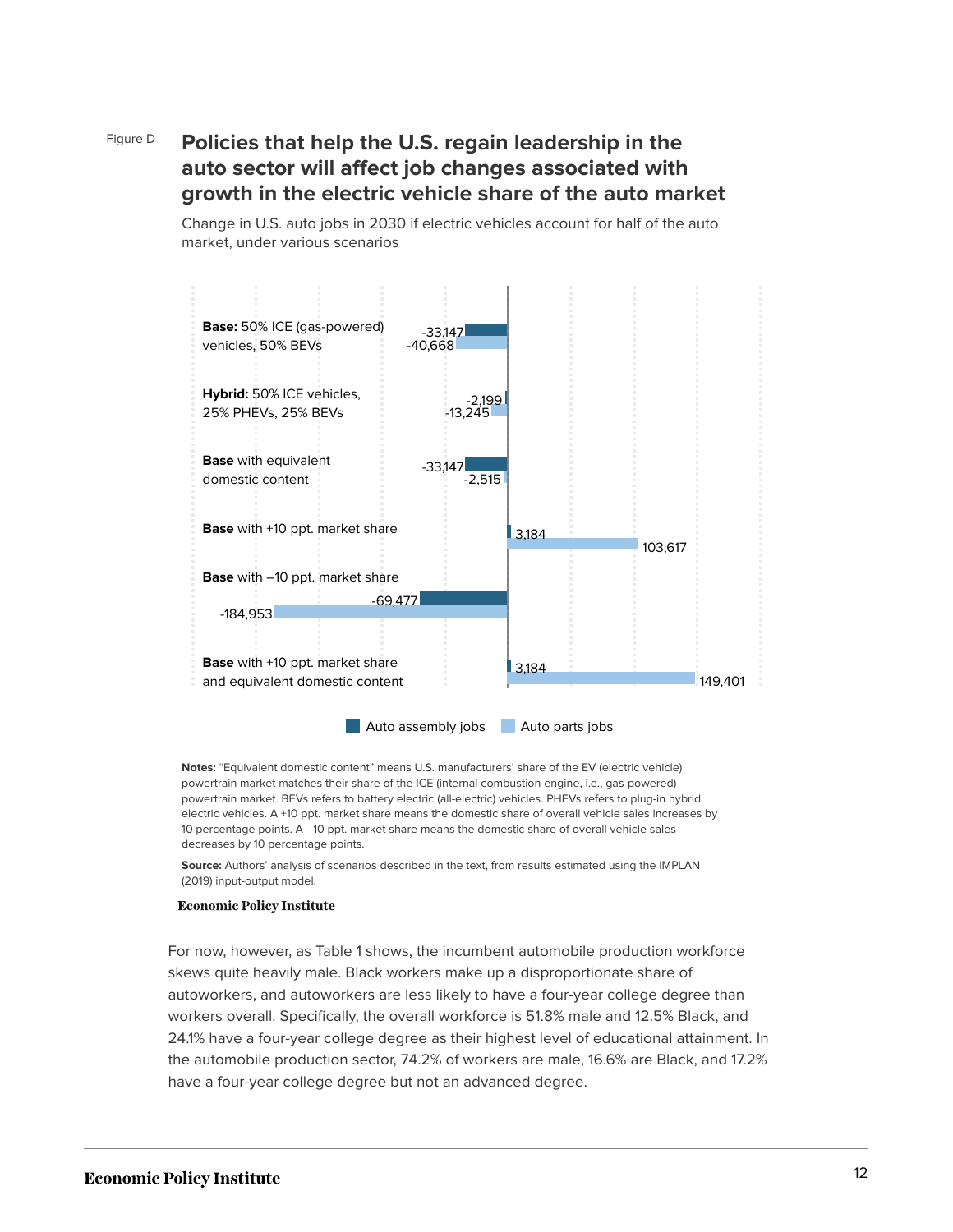<span id="page-12-0"></span>Automobile workers are also heavily concentrated regionally. The seven states of the Upper Midwest<sup>[3](#page-16-3)</sup> account for 5[4](#page-16-4).8% of automobile jobs, the 11 states of the South<sup>4</sup> account for 30.1% of auto jobs, California accounts for 4.5% of auto jobs, and the remaining 32 states (which includes the District of Columbia) account for just 10.6% of these jobs.

Table 1 also highlights the auto sector's high unionization rate and higher wages—at the 10th, median, and 90th percentiles—relative to other sectors of the economy and the workforce overall. In the automobile sector, the share of workers covered by a collective bargaining agreement is 17.0%, compared with 11.8% in the overall workforce, 9.3% in all of manufacturing, and 7.1% in the private sector (not shown in table).<sup>[5](#page-16-5)</sup> These facts are surely related: The higher wages paid by the automobile sector are particularly striking given the lower share of the auto workforce with a four-year college degree.

<span id="page-12-1"></span>**Table 2** compares the unionized and nonunionized automobile sectors along many of the same dimensions. The share of women is lower in the unionized sector, 23.6% compared with 26.2% in the nonunionized sector. Strikingly, the share of Black workers is significantly lower in the nonunionized sector, despite the fact that a much larger share of nonunion auto production occurs in the South, a region with a much higher share of Black workers economywide. **Table 3** shows the share of workers by race and ethnicity in each of the four "regions" constructed for this analysis.

It is worth highlighting as well that the job quality of the nonunionized auto sector might be even worse than Table 2 suggests, as there has been a shift in that sector toward hiring from temporary staffing agencies: By 2014, unpublished estimates from the U.S. Census Bureau indicated that roughly 14% of all workers engaged in automobile production were actually hired from temporary staffing agencies (Ruckelshaus and Leberstein 2014). The temp workers would be classified as in the automobile sector in the Current Population Survey (CPS) data used to construct Table 2, but other research has documented that pay for these temp workers is significantly lower than pay for permanent automobile sector workers (even nonunionized workers).

As the tables show, Black workers' share of the unionized automobile production workforce (25.5%) is substantially higher than Black workers' share of the overall workforce in the Upper Midwest (10.5%), while the share of nonunionized automobile production workers who are Black (14.8%) is substantially lower than Black workers' share of the overall workforce in the South (18.9%). This strongly suggests that, given the racial composition of the regional economy, the unionized segment of the auto-production sector has done a much better job of making job opportunities available to Black workers.

As shown in Table 2, wages at the 10th, 50th, and 90th percentiles are significantly higher for workers without a four-year college degree in the unionized automobile sector. The same holds true for the shares of workers covered by employer-provided health insurance and pension plans. In short, the association between higher job quality and unionization is, not surprisingly, strong. **Figure E** highlights this in more detail, with the dark blue line showing how much higher median wages are in the automobile sector than median wages economywide, and the light blue line showing the ratio of unionization rates in the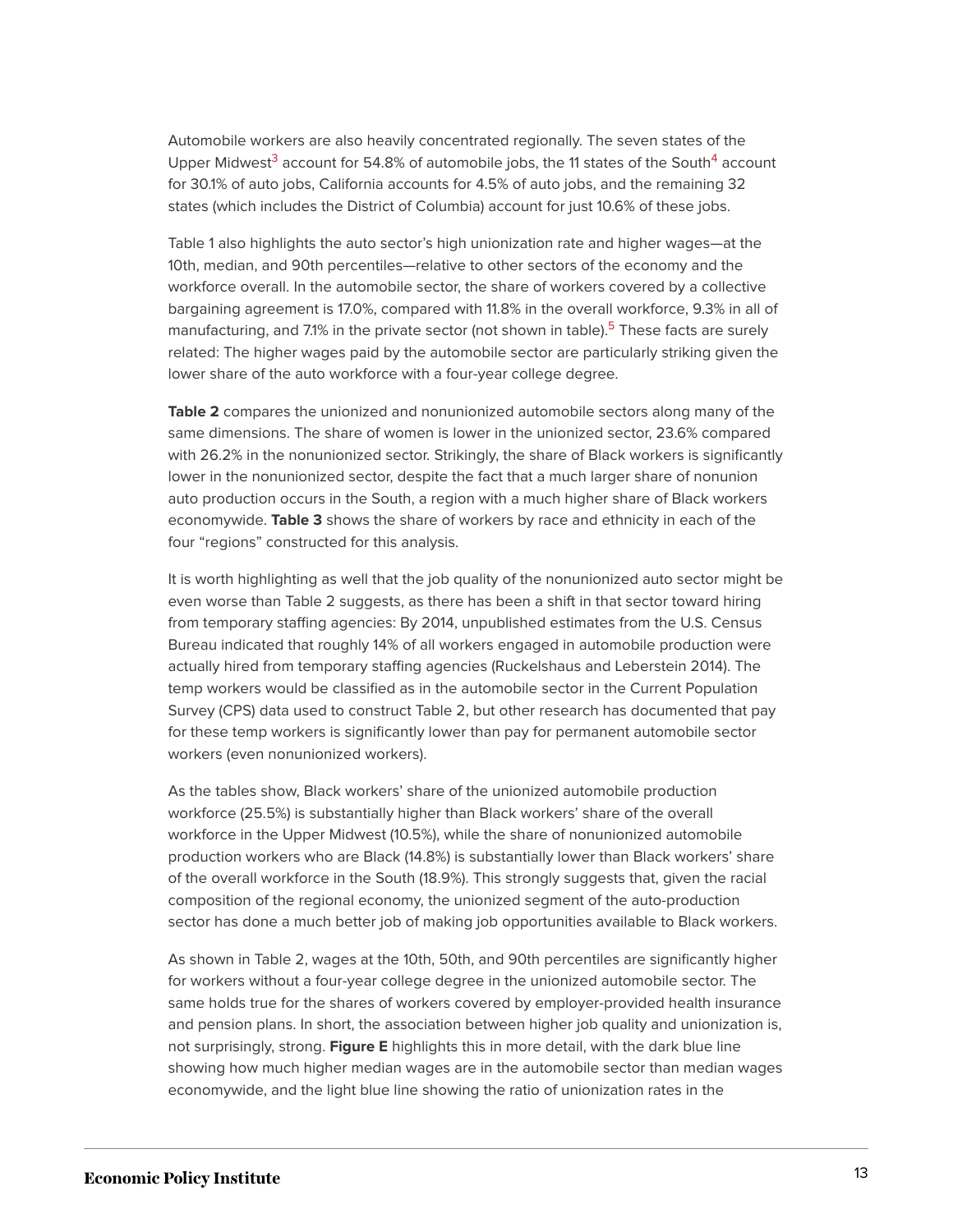#### Table 1 **Demographics, wages, and benefits of workers in auto sector, manufacturing, and all industries**

|                                                                | Auto<br>sector | All of<br>manufacturing | Economywide |
|----------------------------------------------------------------|----------------|-------------------------|-------------|
| Gender                                                         |                |                         |             |
| Male                                                           | 74.2%          | 70.9%                   | 51.8%       |
| Female                                                         | 25.8%          | 29.1%                   | 48.2%       |
| <b>Race/ethnicity</b>                                          |                |                         |             |
| White, non-Hispanic                                            | 65.6%          | 64.3%                   | 61.9%       |
| <b>Black, non-Hispanic</b>                                     | 16.6%          | 10.3%                   | 12.5%       |
| <b>Hispanic</b>                                                | 10.4%          | 16.9%                   | 17.5%       |
| Asian American Pacific Islander (AAPI)                         | 6.6%           | 7.5%                    | 7.0%        |
| Other                                                          | 0.9%           | 1.0%                    | 1.1%        |
| <b>Union status</b>                                            |                |                         |             |
| Union                                                          | 17.0%          | 9.3%                    | 11.8%       |
| Nonunion                                                       | 83.0%          | 90.7%                   | 88.2%       |
| <b>Education</b>                                               |                |                         |             |
| Less than high school                                          | 6.6%           | 9.2%                    | 8.1%        |
| High school diploma/GED only                                   | 37.3%          | 34.0%                   | 25.9%       |
| Some college                                                   | 30.7%          | 26.5%                   | 28.2%       |
| <b>Bachelor's degree</b>                                       | 17.2%          | 21.0%                   | 24.1%       |
| <b>Advanced degree</b>                                         | 8.2%           | 9.3%                    | 13.7%       |
| Wages for workers with less than a four-year college<br>degree |                |                         |             |
| 10th-percentile wage                                           | \$11.85        | \$11.14                 | \$9.62      |
| <b>Median wage</b>                                             | \$18.34        | \$18.22                 | \$15.84     |
| 90th-percentile wage                                           | \$32.64        | \$33.44                 | \$32.40     |
| <b>Employer-sponsored benefits</b>                             |                |                         |             |
| <b>Health insurance coverage</b>                               | 74.0%          | 66.8%                   | 52.8%       |
| <b>Pension coverage</b>                                        | 47.7%          | 43.2%                   | 34.0%       |
| <b>Regions</b>                                                 |                |                         |             |
| <b>Upper Midwest</b>                                           | 54.8%          | 28.2%                   | 18.6%       |
| South                                                          | 30.1%          | 28.5%                   | 31.2%       |
| California                                                     | 4.5%           | 10.6%                   | 11.6%       |
| Other                                                          | 10.6%          | 32.7%                   | 38.5%       |

**Notes:** Data are for workers ages 16 and older. Wage data are from 2016–2020 and are adjusted to 2020 dollars. Data on employer-sponsored pension and health insurance coverage are from 2015–2019. The xth-percentile wage is the wage at which x% of wage earners earn less and (100−x)% earn more. Self-employed and self-incorporated workers are excluded. The auto sector includes auto assembly and auto parts. Share of union workers is share covered by a collective bargaining agreement. Upper Midwest states are Illinois, Indiana, Michigan, Missouri, Ohio, West Virginia, and Wisconsin. Southern states are Alabama, Arkansas, Florida, Georgia, Kentucky, Louisiana, Mississippi, North Carolina, South Carolina, Tennessee, and Virginia. "Other" are all other states (those not in the Upper Midwest, South, or California region), including the District of Columbia.

**Source:** EPI analysis of BLS Current Population Survey (CPS) Outgoing Rotation Group (ORG) 2016–2020 pooled data and Current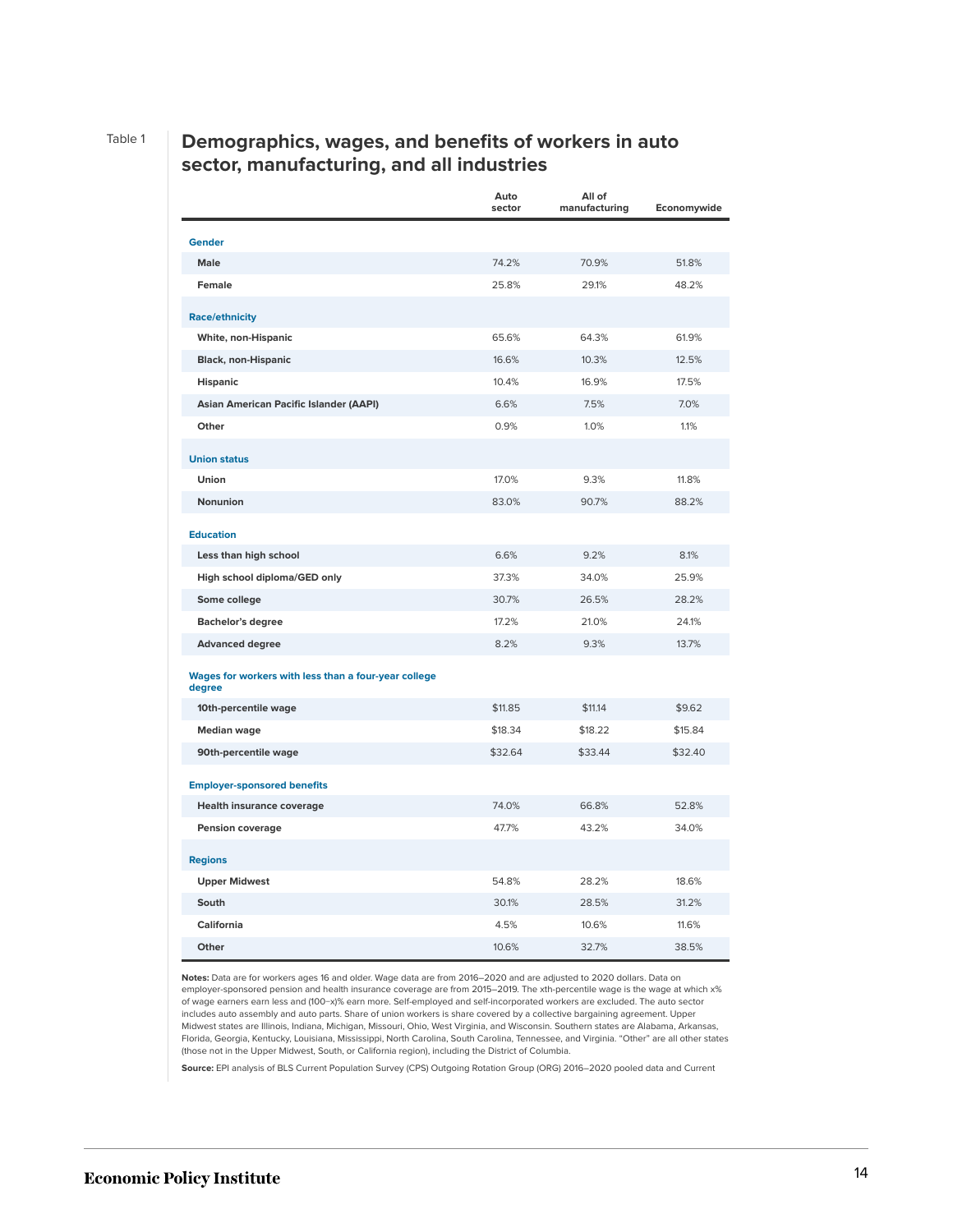#### Table 1 Population Survey (CPS) Annual Social and Economic Supplement (ASEC) 2015–2019 pooled data (EPI 2021). (cont.) **Economic Policy Institute**

automobile sector to unionization rates economywide. The association between these lines is clear: As the auto sector's high union coverage relative to coverage overall erodes rapidly in the 1980s, 1990s, and 2000s, the relative pay advantage of working in the automobile sector declines as well. In the late 1980s, auto workers were nearly three times as likely to be unionized as workers overall and earned roughly 60% higher wages at the median; in 2020, they were only slightly more likely to be unionized and had median wages just 7% higher.

The decline of unionization in the automobile sector was driven by policy failures both within the auto supply chain and throughout the economy. Within the sector, policy failures to help U.S. producers invest and maintain their competitive position in the face of oil price shocks in the 1970s led to lost market share for the unionized automakers once known as the Big Three (General Motors, Ford, and Fiat Chrysler). Poorly structured trade agreements and lack of trade enforcement put further downward pressure on industry employment and job quality. In the broader economy, contractionary macroeconomics policy, failure to keep the U.S. dollar at a competitive level, and an assault on labor standards all spilled over to do great damage to workers in the U.S. auto supply chain (Scott and Glass 2016). These processes should not be allowed to repeat in coming decades as an even larger (albeit potentially better-planned) transformation in the auto sector looms with the introduction of EVs.

# <span id="page-14-0"></span>**Conclusion**

U.S. automotive workers have had their economic opportunities and job quality battered for decades by harmful policy decisions. The massive coming shifts in automotive sales toward EVs present new challenges and opportunities for these workers. If policymakers ignore the opportunity to build the sector back stronger, large job losses and further degradation of job quality is the most likely outcome. If instead policymakers help meet this coming transformation with strong investment targeted at boosting the U.S. position in the electric vehicle market and in advanced vehicle technology manufacturing, and if these investments are accompanied by measures aimed at strengthening bargaining power for workers, then employment will expand in the U.S. auto sector and the number of unionized jobs will grow. With a smart policy push, the long downward slide in job quality will reverse at the same time that the U.S. leads in building the vehicles of the future and combating climate change.

# <span id="page-14-1"></span>**Acknowledgments**

This report was produced in collaboration with the BlueGreen Alliance, AFL-CIO Industrial Union Council, United Auto Workers, United Steelworkers, and The Greenlining Institute.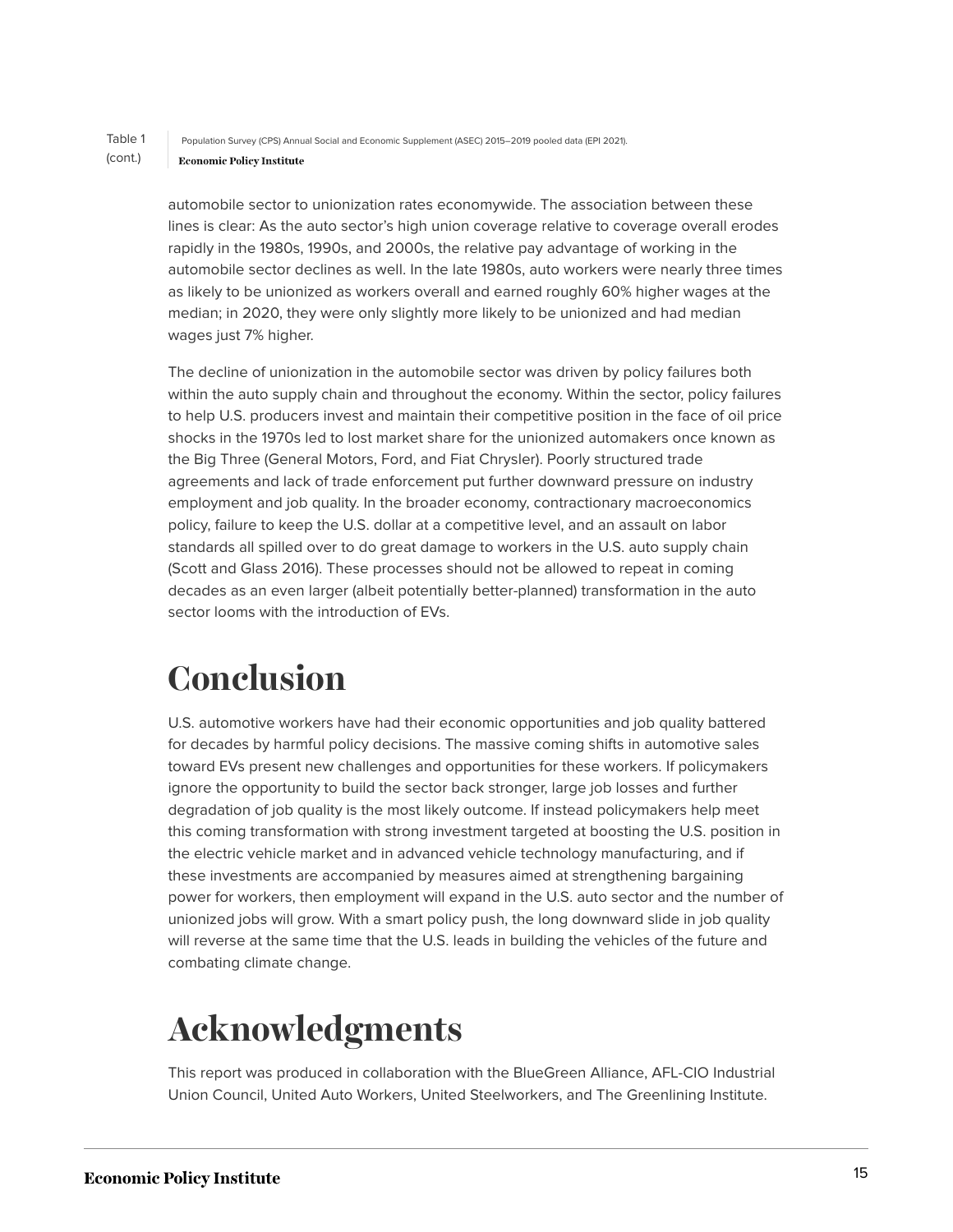#### Table 2 **Demographics, wages, and benefits of workers in the unionized auto sector, nonunion auto sector, overall auto sector, and all industries**

|                                                                | Unionized auto<br>sector | <b>Nonunion auto</b><br>sector | Overall auto<br>sector | Economywide |
|----------------------------------------------------------------|--------------------------|--------------------------------|------------------------|-------------|
| <b>Gender</b>                                                  |                          |                                |                        |             |
| Male                                                           | 76.4%                    | 73.8%                          | 74.2%                  | 51.8%       |
| Female                                                         | 23.6%                    | 26.2%                          | 25.8%                  | 48.2%       |
| <b>Race/ethnicity</b>                                          |                          |                                |                        |             |
| White, non-Hispanic                                            | 62.4%                    | 66.3%                          | 65.6%                  | 61.9%       |
| <b>Black, non-Hispanic</b>                                     | 25.5%                    | 14.8%                          | 16.6%                  | 12.5%       |
| <b>Hispanic</b>                                                | 7.7%                     | 10.9%                          | 10.4%                  | 17.5%       |
| Asian American Pacific Islander (AAPI)                         | 3.1%                     | 7.3%                           | 6.6%                   | 7.0%        |
| Other                                                          | 1.2%                     | 0.8%                           | 0.9%                   | 1.1%        |
| <b>Education</b>                                               |                          |                                |                        |             |
| Less than high school                                          | 5.3%                     | 6.8%                           | 6.6%                   | 8.1%        |
| High school diploma/GED only                                   | 42.3%                    | 36.3%                          | 37.3%                  | 25.9%       |
| Some college                                                   | 41.5%                    | 28.4%                          | 30.7%                  | 28.2%       |
| <b>Bachelor's degree</b>                                       | 8.1%                     | 19.0%                          | 17.2%                  | 24.1%       |
| <b>Advanced degree</b>                                         | 2.8%                     | 9.3%                           | 8.2%                   | 13.7%       |
| Wages for workers with less than a<br>four-year college degree |                          |                                |                        |             |
| 10th-percentile wage                                           | \$13.00                  | \$11.62                        | \$11.85                | \$9.62      |
| <b>Median wage</b>                                             | \$20.95                  | \$17.95                        | \$18.34                | \$15.84     |
| 90th-percentile wage                                           | \$33.00                  | \$32.36                        | \$32.64                | \$32.40     |
| <b>Employer-sponsored benefits</b>                             |                          |                                |                        |             |
| Health insurance coverage                                      | 82.4%                    | 73.8%                          | 74.0%                  | 52.8%       |
| <b>Pension coverage</b>                                        | 52.9%                    | 47.5%                          | 47.7%                  | 34.0%       |
| <b>Regions</b>                                                 |                          |                                |                        |             |
| <b>Upper Midwest</b>                                           | 74.9%                    | 50.7%                          | 54.8%                  | 18.6%       |
| South                                                          | 16.4%                    | 32.9%                          | 30.1%                  | 31.2%       |
| <b>California</b>                                              | 2.1%                     | 4.9%                           | 4.5%                   | 11.6%       |
| Other                                                          | 6.6%                     | 11.4%                          | 10.6%                  | 38.5%       |

**Notes:** Data are for workers ages 16 and older. Wage data are from 2016–2020 and are adjusted to 2020 dollars. Data on employer-sponsored pension and health insurance coverage are from 2015–2019. The xth-percentile wage is the wage at which x% of wage earners earn less and (100−x)% earn more. Self-employed and self-incorporated workers are excluded. Unionized workers are those covered by a collective bargaining agreement. Upper Midwest states are Illinois, Indiana, Michigan, Missouri, Ohio, West Virginia, and Wisconsin. Southern states are Alabama, Arkansas, Florida, Georgia, Kentucky, Louisiana, Mississippi, North Carolina, South Carolina, Tennessee, and Virginia. "Other" are all other states (those not in the Upper Midwest, South, or California region), including the District of Columbia.

**Source:** EPI analysis of BLS Current Population Survey (CPS) Outgoing Rotation Group (ORG) 2016–2020 pooled data and Current Population Survey (CPS) Annual Social and Economic Supplement (ASEC) 2015–2019 pooled data (EPI 2021).

**Economic Policy Institute** 

Luke Tonachel of the Natural Resources Defense Council and Erin Falquier of Chicane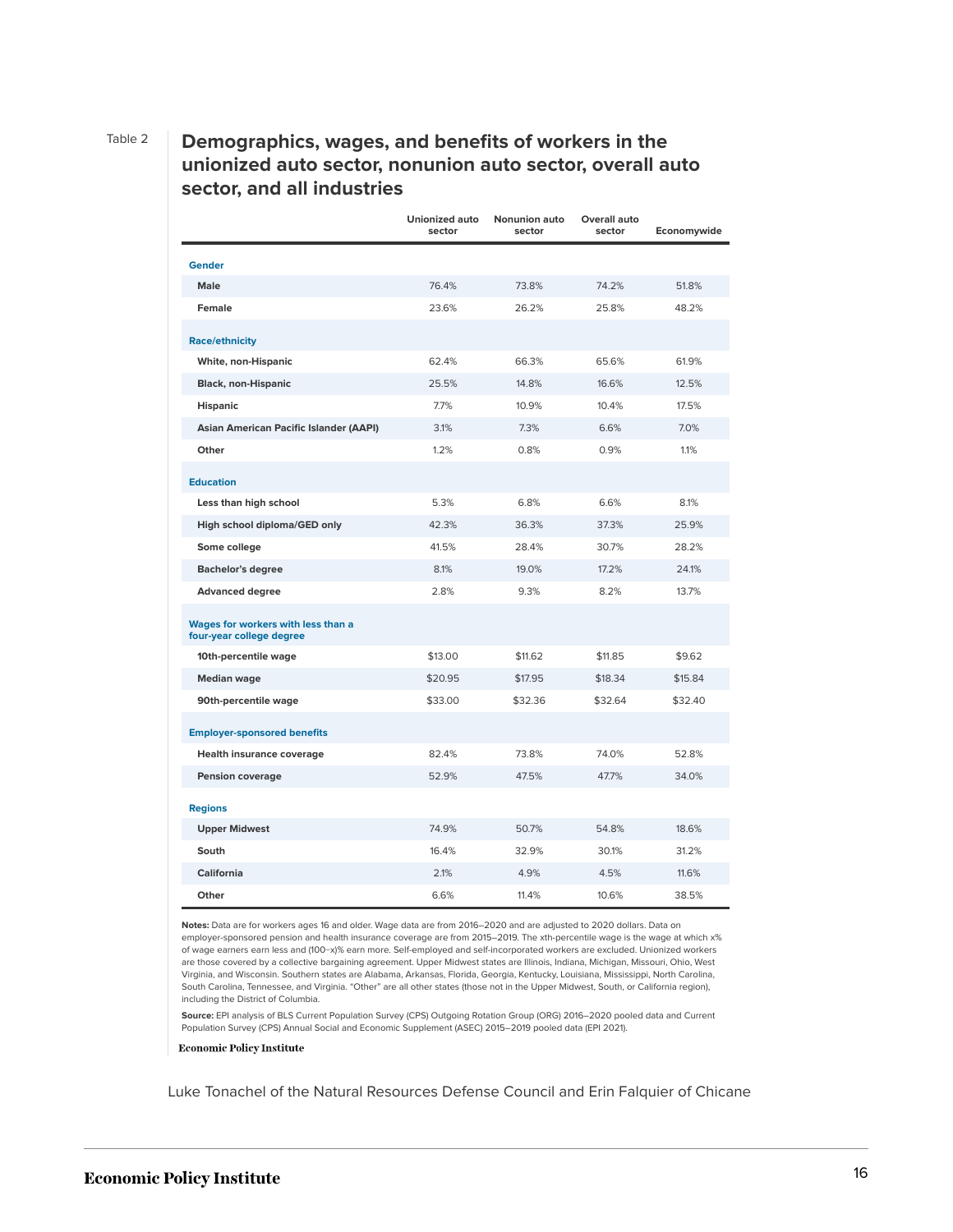### Table 3 **Racial and ethnic demographics of workers in the four automaking 'regions'**

|                                               | <b>Upper Midwest</b> | South | <b>California</b> | Other |
|-----------------------------------------------|----------------------|-------|-------------------|-------|
| <b>White, non-Hispanic</b>                    | 76.9%                | 56.4% | 37.6%             | 66.5% |
| <b>Black, non-Hispanic</b>                    | 10.5%                | 18.9% | 5.9%              | 10.4% |
| Hispanic                                      | 7.9%                 | 19.5% | 37.8%             | 14.4% |
| <b>Asian American Pacific Islander (AAPI)</b> | 3.9%                 | 4.5%  | 17.8%             | 7.1%  |
| <b>Other</b>                                  | 0.8%                 | 0.8%  | 0.8%              | 1.6%  |

**Notes:** Data are for workers ages 16 and older. Upper Midwest states are Illinois, Indiana, Michigan, Missouri, Ohio, West Virginia, and Wisconsin. Southern states are Alabama, Arkansas, Florida, Georgia, Kentucky, Louisiana, Mississippi, North Carolina, South Carolina, Tennessee, and Virginia. "Other" are all other states (those not in the Upper Midwest, South, or California region), including the District of Columbia.

**Source:** EPI analysis of BLS Current Population Survey (CPS) Outgoing Rotation Group (ORG) 2016–2020 pooled data (EPI 2021).

#### **Economic Policy Institute**

Labs provided expert advice and consultation. Daniel Perez provided research assistance and data analysis. Lora Engdahl and Krista Faries were invaluable editors.

# <span id="page-16-0"></span>**Endnotes**

- <span id="page-16-1"></span>[1.](#page-4-1) This is an important, and we think valuable, aspect of this study. The automobile production sector has seen rapid productivity growth in recent decades and likely will continue to see this going forward—it has benefited from automation as much as any other industrial sector. This rapid automation and productivity growth by itself puts substantial downward pressure on employment levels in the sector. Even if nothing changed with regard to the composition of the auto fleet in coming decades, projections of employment in the sector would likely show nontrivial declines, largely driven by the intersection of rapid productivity growth and slowing consumer demand. Such projections highlight real challenges for autoworkers, but they are not challenges introduced by EVs, and disentangling these substantial effects from those stemming strictly from EVs is a useful exercise.
- <span id="page-16-2"></span>[2.](#page-5-1) Analysis provided in correspondence by Kristin Dziczek of the Center for Automotive Research (CAR).
- <span id="page-16-3"></span>[3.](#page-12-0) Upper Midwest states are Illinois, Indiana, Michigan, Missouri, Ohio, West Virginia, and Wisconsin.
- <span id="page-16-4"></span>[4.](#page-12-0) Southern states are Alabama, Arkansas, Florida, Georgia, Kentucky, Louisiana, Mississippi, North Carolina, South Carolina, Tennessee, and Virginia.
- <span id="page-16-5"></span>[5.](#page-12-1) EPI analysis of BLS Current Population Survey (CPS) Outgoing Rotation Group (ORG) 2016–2020 pooled data (EPI 2021).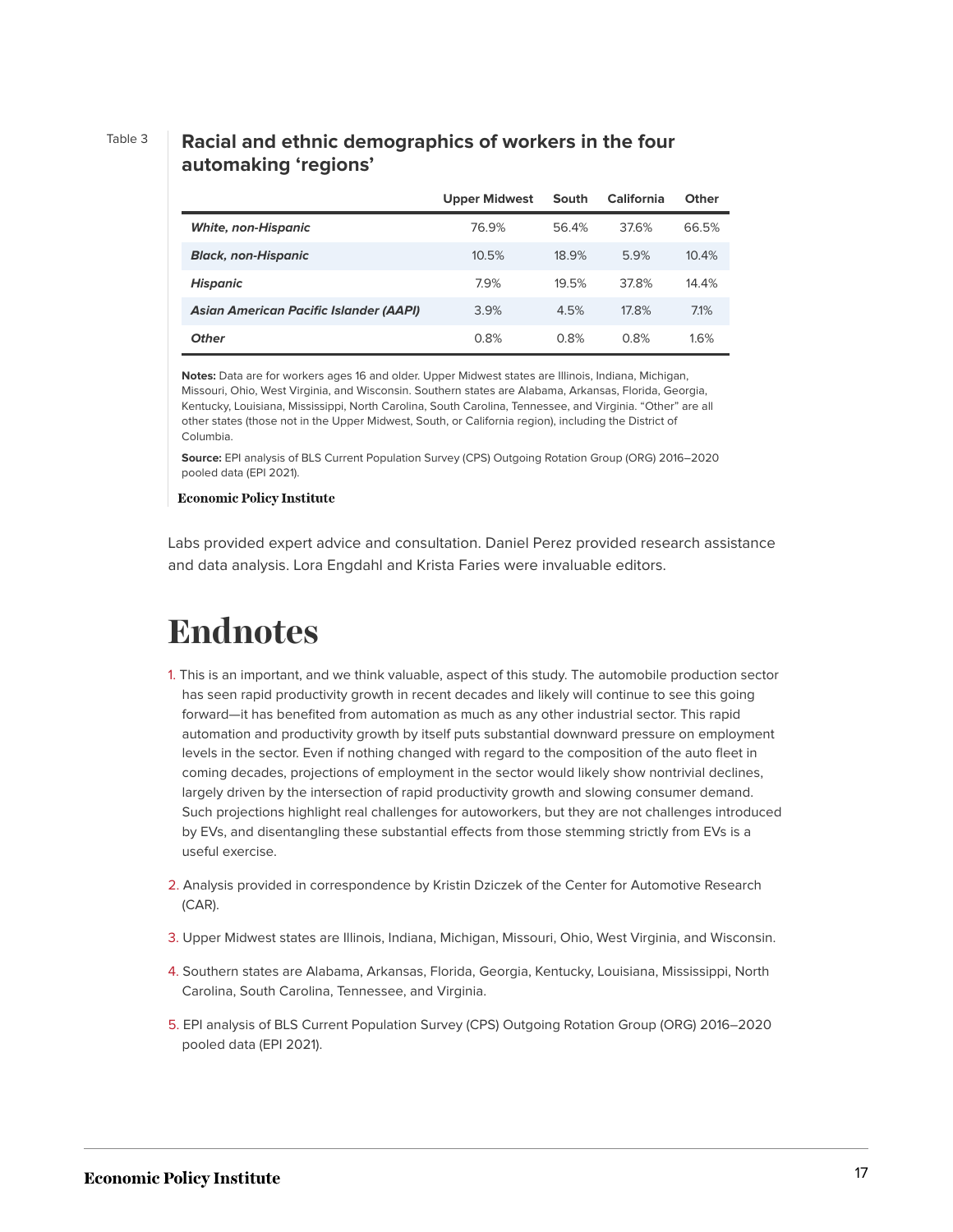#### Figure E **Pay advantage for autoworkers declines as unionization falls**

Ratio of auto industry unionization rate to economywide unionization rate, and percent pay advantage for the median auto worker over the median worker economywide, 1983–2020



Auto-industry-to-economywide unionization ratio

**Notes:** Wage data are adjusted to 2020 dollars. Data are for employed workers ages 16 and older. Self-employed, self-incorporated workers are excluded. The auto industry includes auto assembly and auto parts. The unionization rate is the share of workers covered by a collective bargaining agreement.

**Source:** EPI analysis of BLS Current Population Survey (CPS) Outgoing Rotation Group (ORG) 1983–2020

**Economic Policy Institute** 

# <span id="page-17-0"></span>**References**

Cutcher-Gershenfeld, Joel, Dan Brooks, and Martin Mulloy. 2015. [The Decline and Resurgence of the](https://www.epi.org/publication/the-decline-and-resurgence-of-the-u-s-auto-industry/) [U.S. Auto Industry](https://www.epi.org/publication/the-decline-and-resurgence-of-the-u-s-auto-industry/). Economic Policy Institute. May 2015.

Economic Policy Institute (EPI). 2021. Current Population Survey Extracts, Version 1.0.18, [https://microdata.epi.org.](https://microdata.epi.org/)

Goldman School of Public Policy. 2021. [2035 The Report: Transportation](https://www.2035report.com/transportation/). April 2021.

Hackett, Jim. 2017. [CEO Strategic Update.](http://s22.q4cdn.com/857684434/files/doc_presentations/2017/CEO-Strategic-Update-12.pdf) Ford Motor Company, October 2017.

Harbour Consulting. 2007. [The Harbour Report.](https://www.autonews.com/assets/PDF/CA2018861.PDF) 2007 North America Press Release.

Hibbard, Paul, and Pavel Darling. 2021. [Economic Impact of Stimulus Investment in Transportation](https://info.aee.net/economic-impact-of-stimulus-investment-in-transportation-electrification) [Electrification](https://info.aee.net/economic-impact-of-stimulus-investment-in-transportation-electrification). Advanced Energy Economy, June 2021.

IMPLAN Group, LLC. 2019. IMPLAN US Total, Model Year 2019.

Ruckelshaus, Catherine, and Sarah Leberstein. 2014. [Manufacturing Low Pay: Declining Wages in](https://s27147.pcdn.co/wp-content/uploads/2015/03/Manufacturing-Low-Pay-Declining-Wages-Jobs-Built-Middle-Class.pdf) [the Jobs That Built America's Middle Class](https://s27147.pcdn.co/wp-content/uploads/2015/03/Manufacturing-Low-Pay-Declining-Wages-Jobs-Built-Middle-Class.pdf). National Employment and Law Project (NELP), November